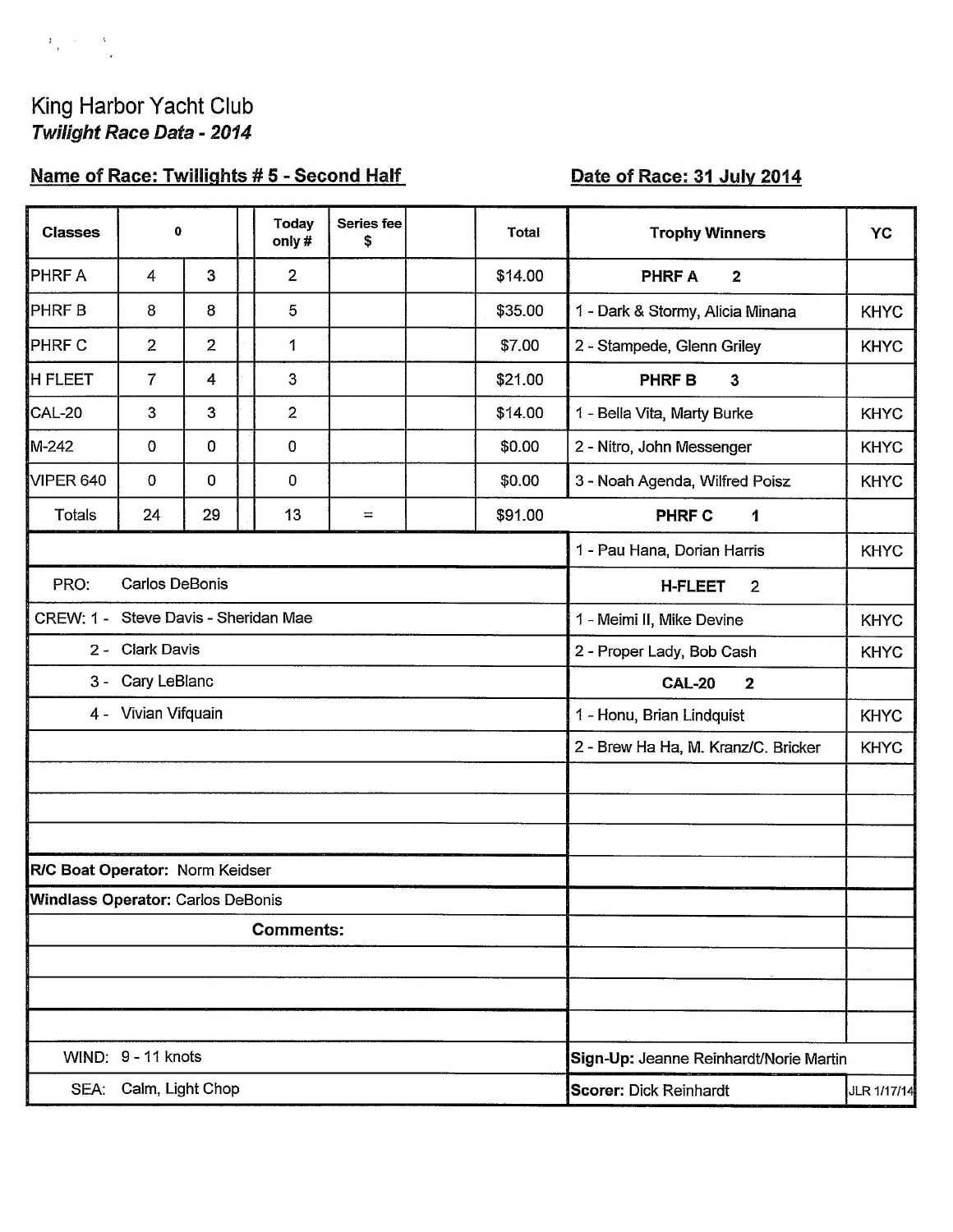#### **2014 KHYC TWILIGHTS (2nd Half)**

#### **King Harbor Yacht Club**

Race Date: 31 Jul 2014

|               | Div<br><b>Rank</b>       | Sail No. | <b>Boat Name</b>        | <b>Owner / Skipper</b>                                    | Rating | Finish<br><b>Time</b> | <b>Corrected</b><br><b>Time</b> | <b>Boat Type</b> | Club        |  |
|---------------|--------------------------|----------|-------------------------|-----------------------------------------------------------|--------|-----------------------|---------------------------------|------------------|-------------|--|
| PHRF-A        |                          |          |                         | PHRF Time on Distance / Start Time 18:20:00 / Dist.5.80 n |        |                       |                                 |                  |             |  |
|               | 1                        | 129      | Dark & Stormy           | Alicia Minana                                             | 48     | 19:34:35              | 01:09:57                        | Henderson 30     | <b>KHYC</b> |  |
|               | $\overline{2}$           | 11165    | Stampede                | Glenn Griley                                              | 42     | 19:34:33              | 01:10:29                        | J 111            | <b>KHYC</b> |  |
|               | 3                        | 7311     | JATO $(*)$              | Team Moorster                                             | 42     | 19:34:38              | 01:10:34                        | J 111            | <b>KHYC</b> |  |
| <b>PHRF-B</b> |                          |          | PHRF Time on Distance / | Start Time 18:25:00 / Dist.4.40 n                         |        |                       |                                 |                  |             |  |
|               | 1                        | 56136    | Bella Vita [*]          | Marty Burke                                               | 79     | 19:22:46              | 00:51:58                        | Ben 36.7         | <b>KHYC</b> |  |
|               | $\overline{2}$           | 97626    | Nitro                   | John Messenger                                            | 84     | 19:23:44              | 00:52:34                        | $J-33$           | <b>KHYC</b> |  |
|               | 3                        | 46879    | Noah Agenda             | Wilfred Poiesz                                            | 81     | 19:24:06              | 00:53:10                        | Bravura 29       | <b>KHYC</b> |  |
|               | $\overline{\mathcal{A}}$ | 60       | Tensor                  | John Selman                                               | 111    | 19:27:45              | 00:54:37                        | Viper 640        | <b>KHYC</b> |  |
|               | 5                        | 42757    | Tigger $(*)$            | Fred & Suzanne Cottrell                                   | 84     | 19:26:13              | 00:55:03                        | J 33             | <b>KHYC</b> |  |
|               | 6                        | 87309    | Priorities [*]          | Bob Cole                                                  | 99     | 19:28:58              | 00:56:42                        | Olson 30         | <b>KHYC</b> |  |
|               | $\tau$                   | 87027    | <b>Flying Dutchman</b>  | Rudy Van Kreuningen                                       | 93     | 19:28:51              | 00:57:02                        | Hobie 33         | <b>KHYC</b> |  |
|               | $\,$ 8 $\,$              | 46575    | Calais                  | Jerry Hunter                                              | $-117$ | 19:26:45              | 01:10:20                        | Dencho 33        | <b>KHYC</b> |  |
| PHRF-C        |                          |          | PHRF Time on Distance / | Start Time 18:30:00 / Dist.4.40 n                         |        |                       |                                 |                  |             |  |
|               |                          | 46522    | Pau Hanna (900)         | Dorian Harris                                             | 150    | 19:32:23              | 00:51:23                        | Martin 242       | <b>KHYC</b> |  |
|               | $\overline{2}$           | 28124    | <b>Bomb Bay</b>         | Don Souther                                               | 138    | 19:33:45              | 00:53:38                        | $B-25$           | <b>KHYC</b> |  |
| <b>Cal 20</b> |                          |          | One Design              |                                                           |        |                       |                                 |                  |             |  |
|               | 1                        | 1559     | Honu $(*)$              | Brian Lindquist                                           |        |                       |                                 | Cal 20           | <b>KHYC</b> |  |
|               | $\overline{c}$           | 15       | Brew Ha Ha              | Curt Mayol Charles Bricker                                |        |                       |                                 | Cal 20           | <b>KHYC</b> |  |
|               | 3                        | 216      | <b>Half Fast</b>        | Mike Burke                                                |        |                       |                                 | Cal 20           | <b>KHYC</b> |  |